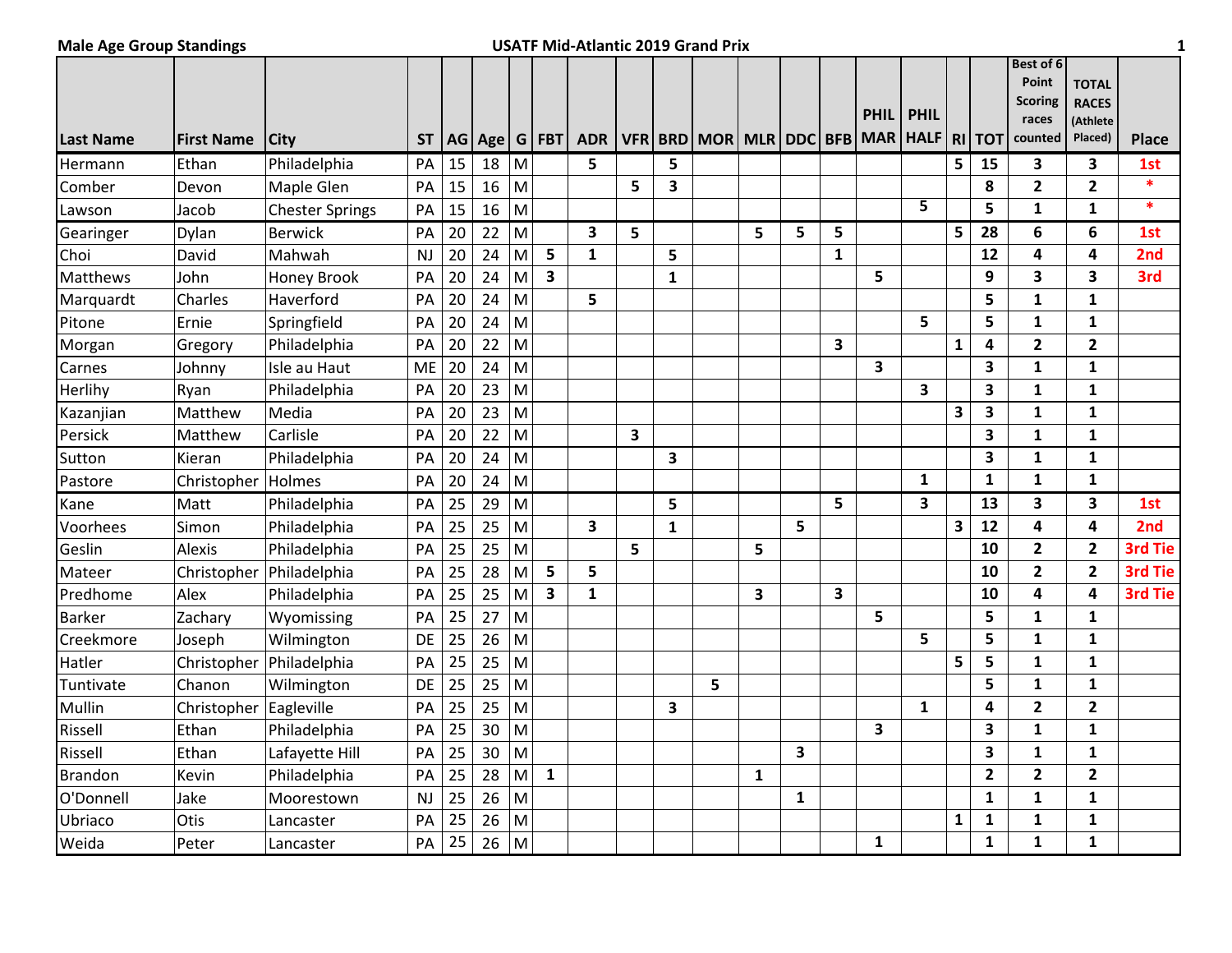| <b>Male Age Group Standings</b> |          |                          |           |    |    |     |              | <b>USATF Mid-Atlantic 2019 Grand Prix</b> |   |              |   |   |   |   |   |              |   |                         |                |                |                 |
|---------------------------------|----------|--------------------------|-----------|----|----|-----|--------------|-------------------------------------------|---|--------------|---|---|---|---|---|--------------|---|-------------------------|----------------|----------------|-----------------|
| Matuszak                        | Paul     | Philadelphia             | PA        | 30 | 32 | M   | 5            | 5                                         |   | 5            |   |   |   |   |   |              | 5 | 20                      | 4              | 4              | 1st             |
| Giacomoni                       | Anthony  | Phoenixville             | PA        | 30 | 34 | M   |              |                                           |   |              |   | 5 | 5 | 5 |   |              |   | 15                      | 3              | 3              | 2 <sub>nd</sub> |
| Kampf                           | Seth     | Collegeville             | PA        | 30 | 34 | M   |              |                                           | 5 |              |   |   |   |   | 5 |              |   | 10                      | 2              | $\mathbf{2}$   | 3rd             |
| Waniak                          | Stephen  | <b>Mount Laurel</b>      | NJ        | 30 | 31 | M   |              | 1                                         |   |              |   |   | 3 | 3 |   |              |   | $\overline{\mathbf{z}}$ | 3              | 3              |                 |
| Matula                          | Jeremy   | Lancaster                | PA        | 30 | 32 | M   |              |                                           |   |              |   |   |   |   |   | 5            |   | 5                       | 1              | 1              |                 |
| Smith                           | Zach     | Philadelphia             | PA        | 30 | 31 | M   |              |                                           |   |              | 5 |   |   |   |   |              |   | 5                       | $\mathbf{1}$   | 1              |                 |
| Brophy                          | James    | Downingtown              | PA        | 30 | 34 | M   |              | 3                                         |   |              |   |   |   |   |   |              |   | 3                       | 1              | $\mathbf{1}$   |                 |
| Foley                           | Joe      | Philadelphia             | PA        | 30 | 33 | M   |              |                                           |   |              |   |   |   |   | 3 |              |   | 3                       | 1              | $\mathbf{1}$   |                 |
| Hallman                         | Stephen  | Philadelphia             | PA        | 30 | 31 | M   |              |                                           |   | 3            |   |   |   |   |   |              |   | 3                       | $\mathbf{1}$   | $\mathbf{1}$   |                 |
| Hibbs                           | Joshua   | Philadelphia             | PA        | 30 | 31 | M   | 3            |                                           |   |              |   |   |   |   |   |              |   | 3                       | 1              | $\mathbf{1}$   |                 |
| Nieto                           | Benjamin | Philadelphia             | PA        | 30 | 32 | M   |              |                                           |   |              |   |   |   |   |   | 3            |   | 3                       | 1              | 1              |                 |
| Sadlock                         | Joshua   | Harrisburg               | PA        | 30 | 30 | M   |              |                                           |   |              |   |   |   |   |   |              | 3 | 3                       | $\mathbf{1}$   | $\mathbf{1}$   |                 |
| <b>Clark</b>                    | Sean     | Philadelphia             | PA        | 30 | 33 | M   | $\mathbf{1}$ |                                           |   |              |   |   |   |   |   |              |   | 1                       | 1              | 1              |                 |
| McGrath                         | Colin    | Long Island City         | <b>NY</b> | 30 | 32 | M   |              |                                           |   |              |   |   |   |   |   |              | 1 | 1                       | 1              | $\mathbf{1}$   |                 |
| McGrath                         | Colin    | Long Island City         | <b>NY</b> | 30 | 32 | M   |              |                                           |   | 1            |   |   |   |   |   |              |   | $\mathbf{1}$            | 1              | $\mathbf{1}$   |                 |
| Rutzler                         | Eugene   | Marlton                  | NJ        | 30 | 34 | M   |              |                                           |   |              |   |   |   |   | 1 |              |   | 1                       | $\mathbf{1}$   | $\mathbf{1}$   |                 |
| Santiago                        | Daryl    | Philadelphia             | PA        | 30 | 33 | l M |              |                                           |   |              |   |   |   |   |   | $\mathbf{1}$ |   | $\mathbf{1}$            | $\mathbf{1}$   | $\mathbf{1}$   |                 |
| Naimoli                         |          | Christopher Philadelphia | PA        | 35 | 39 | M   |              | 5                                         |   |              |   |   |   | 5 |   |              | 5 | 15                      | 3              | 3              | 1st             |
| <b>Binder</b>                   | Joseph   | Haverford                | PA        | 35 | 35 | M   |              |                                           | 5 | 5            |   |   |   |   |   |              | 1 | 11                      | 3              | 3              | 2nd             |
| Castner                         | Keith    | Harleysville             | PA        | 35 | 37 | M   | 5            |                                           |   | $\mathbf{1}$ |   |   |   |   |   |              |   | 6                       | $\overline{2}$ | $\overline{2}$ | $\ast$          |
| Guerra                          | Deron    | Pennsauken               | NJ        | 35 | 38 | M   |              | 3                                         |   |              |   |   |   |   |   | 3            |   | 6                       | $\overline{2}$ | $\overline{2}$ | 3rd             |
| Celona                          | Peter    | Philadelphia             | PA        | 35 | 36 | M   |              |                                           |   |              |   |   |   |   | 5 |              |   | 5                       | $\mathbf{1}$   | $\mathbf{1}$   |                 |
| Richards                        | Josh     | Philadelphia             | PA        | 35 | 39 | M   |              |                                           |   |              |   |   |   |   |   | 5            |   | 5                       | 1              | $\mathbf{1}$   |                 |
| <b>Burns</b>                    | Scott    | <b>West Chester</b>      | PA        | 35 | 39 | M   |              |                                           |   |              |   |   |   |   |   |              | 3 | 3                       | 1              | $\mathbf{1}$   |                 |
| Haq                             | Shan     | Greenville               | DE        | 35 | 37 | M   |              |                                           |   |              |   |   |   |   | 3 |              |   | 3                       | 1              | 1              |                 |
| Mueller                         | Matthew  | North Wales              | PA        | 35 | 35 | M   |              |                                           | 3 |              |   |   |   |   |   |              |   | 3                       | $\mathbf{1}$   | $\mathbf{1}$   |                 |
| Reitinger                       | Eric     | <b>Mount Laurel</b>      | NJ        | 35 | 35 | M   |              |                                           |   | 3            |   |   |   |   |   |              |   | 3                       | 1              | 1              |                 |
| <b>Brent</b>                    | William  | Emmaus                   | PA        | 35 | 36 | M   |              |                                           |   |              |   |   |   |   | 1 |              |   | 1                       | $\mathbf{1}$   | $\mathbf{1}$   |                 |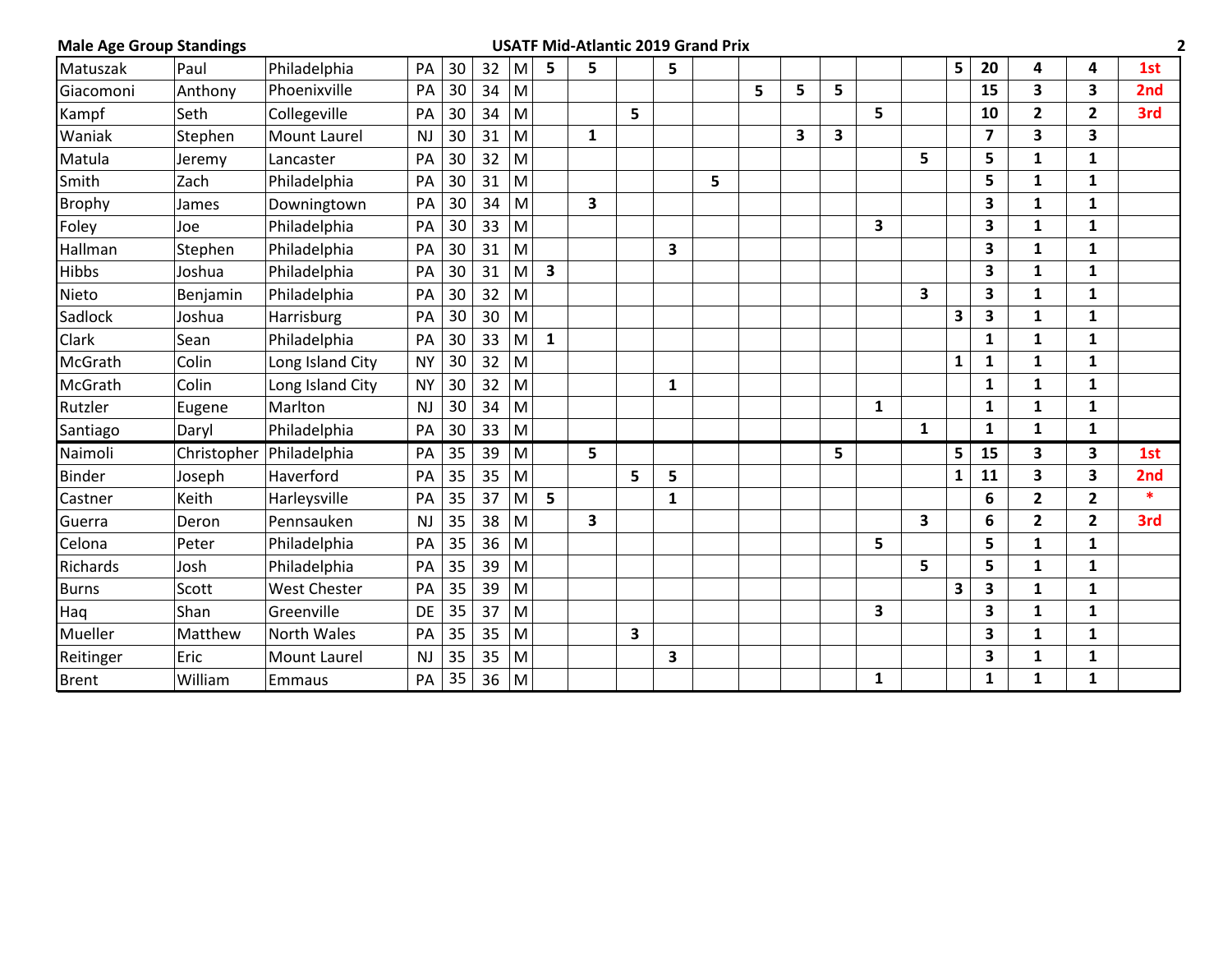| <b>Male Age Group Standings</b> |              |                        |           |    |    |           |              | <b>USATF Mid-Atlantic 2019 Grand Prix</b> |              |                         |              |   |   |              |              |              |              |              |                         |              |         |
|---------------------------------|--------------|------------------------|-----------|----|----|-----------|--------------|-------------------------------------------|--------------|-------------------------|--------------|---|---|--------------|--------------|--------------|--------------|--------------|-------------------------|--------------|---------|
| <b>Butler</b>                   | <b>Brock</b> | <b>Chester Springs</b> | PA        | 40 | 41 | M         |              | 3                                         |              | 5                       |              |   |   | 5            |              |              | 5            | 18           | 4                       | 4            | 1st     |
| DiGennaro                       | Mike         | Wilmington             | DE        | 40 | 40 | M         | $\mathbf{3}$ | 5                                         |              | 3                       |              |   |   |              |              |              | $\mathbf 1$  | 12           | 4                       | 4            | 2nd     |
| Padilla                         | Michael      | Phoenixville           | PA        | 40 | 44 | M         | 5            | $\mathbf{1}$                              | 5            |                         |              |   |   |              |              |              |              | 11           | 3                       | 3            | 3rd     |
| Thirumurthy                     | Harsha       | <b>Bala Cynwyd</b>     | PA        | 40 | 42 | M         |              |                                           | 3            | $\mathbf{1}$            |              |   |   |              | 5            |              |              | 9            | 3                       | 3            |         |
| Scholl                          | David        | Jenkintown             | PA        | 40 | 44 | M         |              |                                           |              |                         |              |   |   | 3            |              | 5            |              | 8            | $\overline{2}$          | $\mathbf{2}$ |         |
| Hessels                         | Andre        | Wayne                  | PA        | 40 | 44 | M         |              |                                           |              |                         | 3            |   |   | $\mathbf{1}$ |              | 3            |              | 7            | 3                       | $\mathbf{3}$ |         |
| Tamburello                      | Anthony      | Glassboro              | NJ        | 40 | 44 | M         |              |                                           |              |                         |              |   | 5 |              |              |              |              | 5            | 1                       | 1            |         |
| Thompson                        | La Roi       | <b>Upper Darby</b>     | PA        | 40 | 40 | M         |              |                                           |              |                         |              | 5 |   |              |              |              |              | 5            | 1                       | 1            |         |
| Welsh                           | David        | Haddon Twp             | NJ        | 40 | 42 | M         |              |                                           |              |                         | 5            |   |   |              |              |              |              | 5            | $\mathbf{1}$            | $\mathbf{1}$ |         |
| Dang                            | Anh          | Philadelphia           | PA        | 40 | 45 | M         |              |                                           |              |                         |              |   |   |              | 3            |              |              | 3            | $\mathbf{1}$            | $\mathbf{1}$ |         |
| Gourley                         | Steve        | Doylestown             | PA        | 40 | 41 | M         |              |                                           |              |                         |              |   |   |              |              |              | 3            | 3            | 1                       | 1            |         |
| DeProspo                        | Leonard      | Wynnewood              | PA        | 40 | 42 | M         |              |                                           |              |                         |              |   |   |              | $\mathbf{1}$ |              |              | 1            | 1                       | 1            |         |
| Kaucher                         | Michael      | <b>East Norriton</b>   | PA        | 40 | 42 | M         | $\mathbf{1}$ |                                           |              |                         |              |   |   |              |              |              |              | 1            | 1                       | 1            |         |
| <b>Krauss</b>                   | Michael      | Wallingford            | PA        | 40 | 45 | M         |              |                                           |              |                         |              |   |   |              |              | 1            |              | 1            | 1                       | 1            |         |
| Rivera                          | Victor       | Philadelphia           | PA        | 40 | 40 | M         |              |                                           | $\mathbf{1}$ |                         |              |   |   |              |              |              |              | 1            | $\mathbf{1}$            | $\mathbf{1}$ |         |
| Wojciechowski                   | Anthony      | Philadelphia           | PA        | 40 | 42 | M         |              |                                           |              |                         | $\mathbf{1}$ |   |   |              |              |              |              | $\mathbf{1}$ | $\mathbf{1}$            | 1            |         |
| Cardoso                         | Marco        | Sayreville             | <b>NJ</b> | 45 | 46 | M         | $\mathbf{1}$ | $[1]$                                     |              | $[1]$                   | 5            | 5 | 5 | 5            |              | 5            |              | 26           | 6                       | 8            | 1st     |
| Sandercock                      | Matthew      | Exton                  | PA        | 45 | 49 | M         | 5            | 5                                         |              | 5                       |              |   |   |              |              |              |              | 15           | 3                       | 3            | 2nd Tie |
| Varallo                         | Vince        | Fort Washington        | PA        | 45 | 45 | M         | 3            |                                           | 5            | $\overline{\mathbf{3}}$ |              |   | 3 |              |              |              | $\mathbf{1}$ | 15           | 5                       | 5            | 2nd Tie |
| Cutrona                         | Matthew      | Wilmington             | DE        | 45 | 48 | M         |              |                                           | 3            |                         | $\mathbf{1}$ |   | 1 | 3            | 5            |              |              | 13           | 5                       | 5            |         |
| Elliott                         | Thomas       | Cinnaminson            | NJ        | 45 | 45 | ${\sf M}$ |              | 3                                         |              |                         |              |   |   |              |              |              | 5            | 8            | $\overline{\mathbf{c}}$ | $\mathbf{2}$ |         |
| Muniz                           | Jesus        | Phoenixville           | PA        | 45 | 48 | M         |              |                                           |              |                         | 3            | 3 |   |              |              |              |              | 6            | $\overline{2}$          | $\mathbf{2}$ |         |
| lovanisci                       | Joe          | Williamstown           | NJ        | 45 | 47 | M         |              |                                           |              |                         |              |   |   |              | 3            |              |              | 3            | 1                       | 1            |         |
| McMillan                        | Jay          | Columbia               | PA        | 45 | 47 | M         |              |                                           |              |                         |              |   |   |              |              | 3            |              | 3            | $\mathbf{1}$            | $\mathbf{1}$ |         |
| Smith                           | Andrew       | Philadelphia           | PA        | 45 | 47 | M         |              |                                           |              |                         |              |   |   |              |              |              | 3            | 3            | $\mathbf{1}$            | 1            |         |
| <b>Britton</b>                  | Christopher  | Penns Grove            | NJ        | 45 | 46 | M         |              |                                           |              |                         |              |   |   | $\mathbf{1}$ |              |              |              | $\mathbf{1}$ | $\mathbf{1}$            | 1            |         |
| Lanier                          | Kyle         | Lincoln University     | PA        | 45 | 46 | M         |              |                                           |              |                         |              | 1 |   |              |              |              |              | 1            | 1                       | $\mathbf{1}$ |         |
| Patterson                       | Paul         | <b>Drexel Hill</b>     | PA        | 45 | 46 | M         |              |                                           |              |                         |              |   |   |              |              | $\mathbf{1}$ |              | 1            | $\mathbf{1}$            | $\mathbf{1}$ |         |
| Rebbechi                        | Donovan      | Penn Valley            | PA        | 45 | 45 | M         |              |                                           | 1            |                         |              |   |   |              |              |              |              | 1            | 1                       | $\mathbf{1}$ |         |
| Shilling                        | Adam         | Wilmington             | DE        | 45 | 45 | M         |              |                                           |              |                         |              |   |   |              | $\mathbf{1}$ |              |              | $\mathbf{1}$ | $\mathbf{1}$            | $\mathbf{1}$ |         |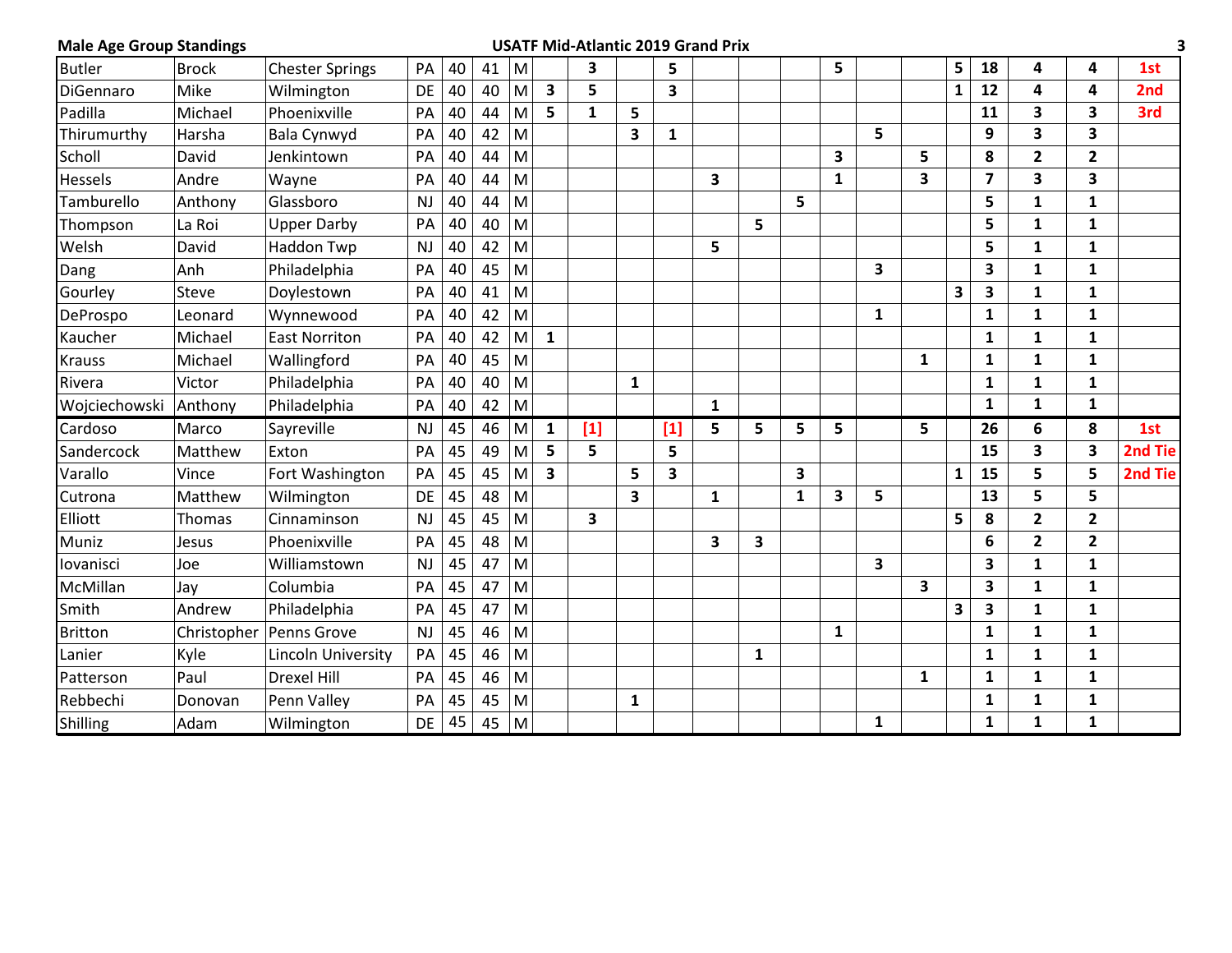| <b>Male Age Group Standings</b> |                |                           |           |    |    |   |                         | <b>USATF Mid-Atlantic 2019 Grand Prix</b> |              |              |   |   |              |              |   |              |     |              |                         |                | 4       |
|---------------------------------|----------------|---------------------------|-----------|----|----|---|-------------------------|-------------------------------------------|--------------|--------------|---|---|--------------|--------------|---|--------------|-----|--------------|-------------------------|----------------|---------|
| Harte                           | Tim            | Coatesville               | PA        | 50 | 51 | M |                         |                                           | 5            | 3            |   | 5 |              | 5            |   |              | 5   | 23           | 5                       | 5              | 1st     |
| <b>Barbee</b>                   | Kenneth        | Philadelphia              | PA        | 50 | 54 | M | 5                       | 5                                         |              | 5            |   |   |              |              |   |              |     | 15           | 3                       | 3              | 2nd Tie |
| Dechnik                         | Michael        | Skippack                  | PA        | 50 | 50 | M | $\mathbf{1}$            | 1                                         | 3            |              | 5 |   |              |              |   | 3            |     | 13           | 5                       | 5              | 2nd Tie |
| Dougherty                       |                | Christopher   Penn Valley | PA        | 50 | 52 | M |                         |                                           |              |              | 1 | 3 | 5            |              |   |              |     | 9            | 3                       | 3              |         |
| Farguhar                        | Bill           | <b>Newark</b>             | DE        | 50 | 51 | M | $\overline{\mathbf{3}}$ | 3                                         |              | $\mathbf{1}$ |   |   |              |              |   |              | 1   | 8            | 4                       | 4              |         |
| Lombardi                        | James          | Oreland                   | PA        | 50 | 52 | M |                         |                                           |              |              |   | 1 | 3            | 3            |   |              |     | 7            | 3                       | 3              |         |
| Drummond                        | Tom            | Ambler                    | PA        | 50 | 53 | M |                         |                                           |              |              |   |   |              |              |   | 5            |     | 5            | 1                       | $\mathbf{1}$   |         |
| Martinez                        | Michael        | Palmerton                 | PA        | 50 | 50 | M |                         |                                           |              |              |   |   |              |              | 5 |              |     | 5            | 1                       | 1              |         |
| Craig                           | Vincent        | <b>Bryn Mawr</b>          | PA        | 50 | 50 | M |                         |                                           |              |              | 3 |   |              |              |   | $\mathbf{1}$ |     | 4            | $\overline{\mathbf{c}}$ | $\overline{2}$ |         |
| Hamilton                        | <b>Brandon</b> | <b>Haddon Township</b>    | NJ        | 50 | 51 | M |                         |                                           |              |              |   |   |              | $\mathbf{1}$ | 3 |              |     | 4            | $\overline{\mathbf{c}}$ | $\overline{2}$ |         |
| O'Rourke                        | Patrick        | Downingtwon               | PA        | 50 | 51 | M |                         |                                           |              |              |   |   |              |              |   |              | 3   | 3            | $\mathbf{1}$            | $\mathbf{1}$   |         |
| Montini                         | Paul           | Huntingdon Valley         | PA        | 50 | 51 | M |                         |                                           | $\mathbf{1}$ |              |   |   |              |              |   |              |     | $\mathbf 1$  | 1                       | 1              |         |
| Wilson                          | <b>Bud</b>     | Cherry Hill               | NJ        | 50 | 51 | M |                         |                                           |              |              |   |   |              |              | 1 |              |     | $\mathbf{1}$ | $\mathbf{1}$            | $\mathbf{1}$   |         |
| Sery                            | Jim            | Clarksboro                | NJ        | 55 | 57 | M | 5                       | $[3]$                                     |              | 5            | 5 | 5 | 5            | 5            |   |              | [5] | 30           | 6                       | 8              | 1st     |
| Armstrong                       | Scott          | Pottstown                 | PA        | 55 | 56 | M |                         |                                           | 5            |              | 1 | 3 | $\mathbf{1}$ |              | 5 |              |     | 15           | 5                       | 5              | 2nd     |
| Cauller                         | Gregory        | York                      | PA        | 55 | 59 | M | $\mathbf{1}$            |                                           | 3            |              |   | 1 |              | 3            |   |              | 3   | 11           | 5                       | 5              | 3rd Tie |
| Mazo                            | Daniel         | Bala Cynwyd               | PA        | 55 | 55 | M | 3                       | 1                                         |              | 3            | 3 |   |              |              |   |              | 1   | 11           | 5                       | 5              | 3rd Tie |
| Laidig                          | Kim            | Haddonfield               | <b>NJ</b> | 55 | 58 | M |                         | 5                                         |              |              |   |   |              |              |   |              |     | 5.           | 1                       | 1              |         |
| Reid                            | James          | <b>West Chester</b>       | PA        | 55 | 58 | M |                         |                                           |              |              |   |   |              |              |   | 5            |     | 5            | 1                       | $\mathbf{1}$   |         |
| Wiechecki                       | David          | Wilmington                | DE        | 55 | 57 | M |                         |                                           | 1            |              |   |   | 3            | $\mathbf{1}$ |   |              |     | 5            | 3                       | 3              |         |
| Boben                           | William        | Lancaster                 | PA        | 55 | 56 | M |                         |                                           |              |              |   |   |              |              |   | 3            |     | 3            | 1                       | 1              |         |
| <b>Bodary</b>                   | Michael        | Downingtown               | PA        | 55 | 59 | M |                         |                                           |              |              |   |   |              |              | 3 |              |     | 3            | 1                       | $\mathbf{1}$   |         |
| Forde                           | Kevin          | Philadelphia              | PA        | 55 | 55 | M |                         |                                           |              | 1            |   |   |              |              |   |              |     | 1            | 1                       | $\mathbf{1}$   |         |
| Hesketh                         | Robert         | Sicklerville              | NJ        | 55 | 59 | M |                         |                                           |              |              |   |   |              |              |   | $\mathbf{1}$ |     | 1            | 1                       | $\mathbf{1}$   |         |
| Southam                         | Mark           | Lititz                    | PA        | 55 | 56 | M |                         |                                           |              |              |   |   |              |              | 1 |              |     | 1            | 1                       | 1              |         |